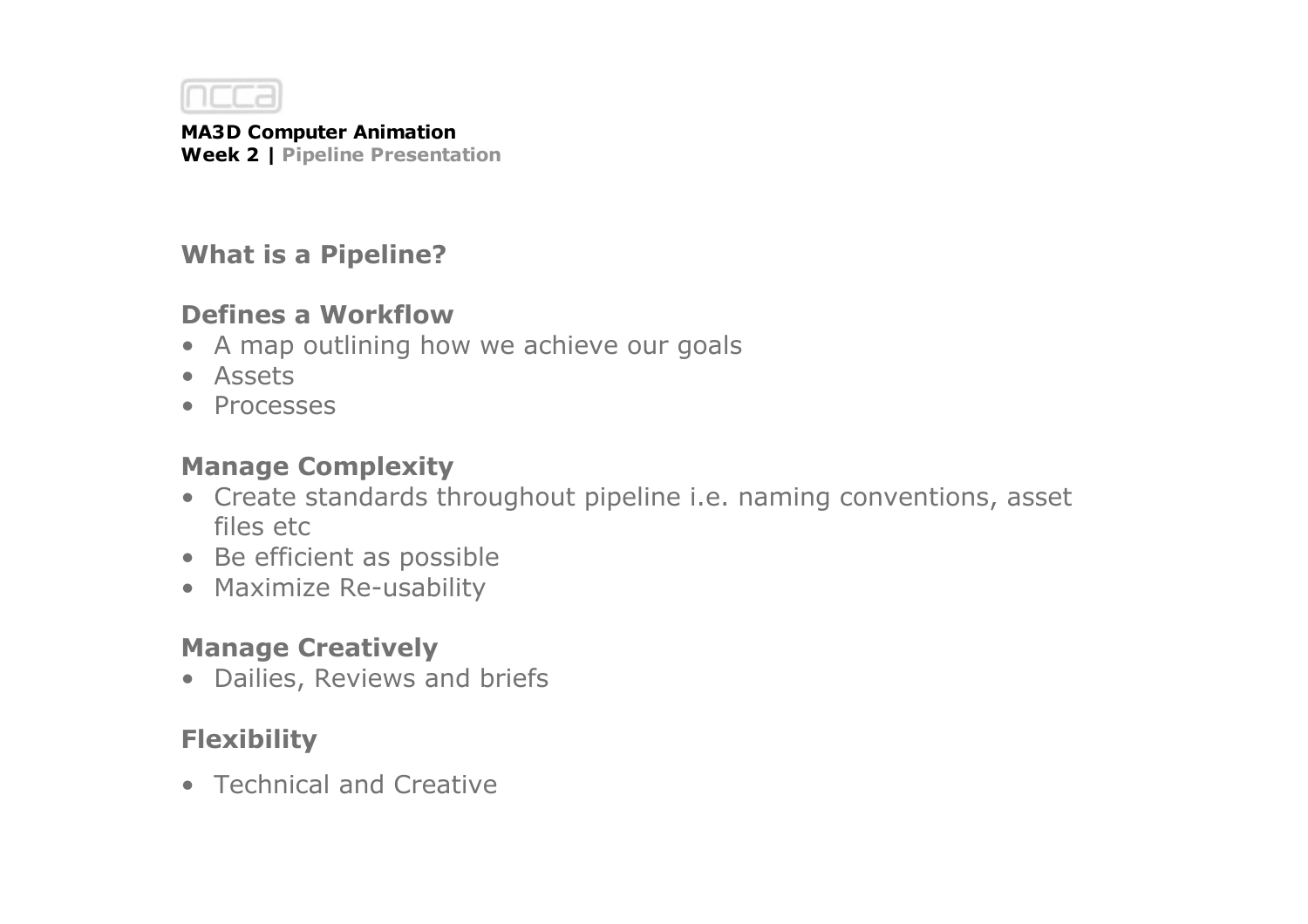

#### **What is a Pipeline?**

**Pipelines can be broken into two basic elements Assets and Processes.**

- Assets are 'things'
- Process are actions we use to create Assets.
- Assets flow from one process to another.

#### **At it's most simplest form:**

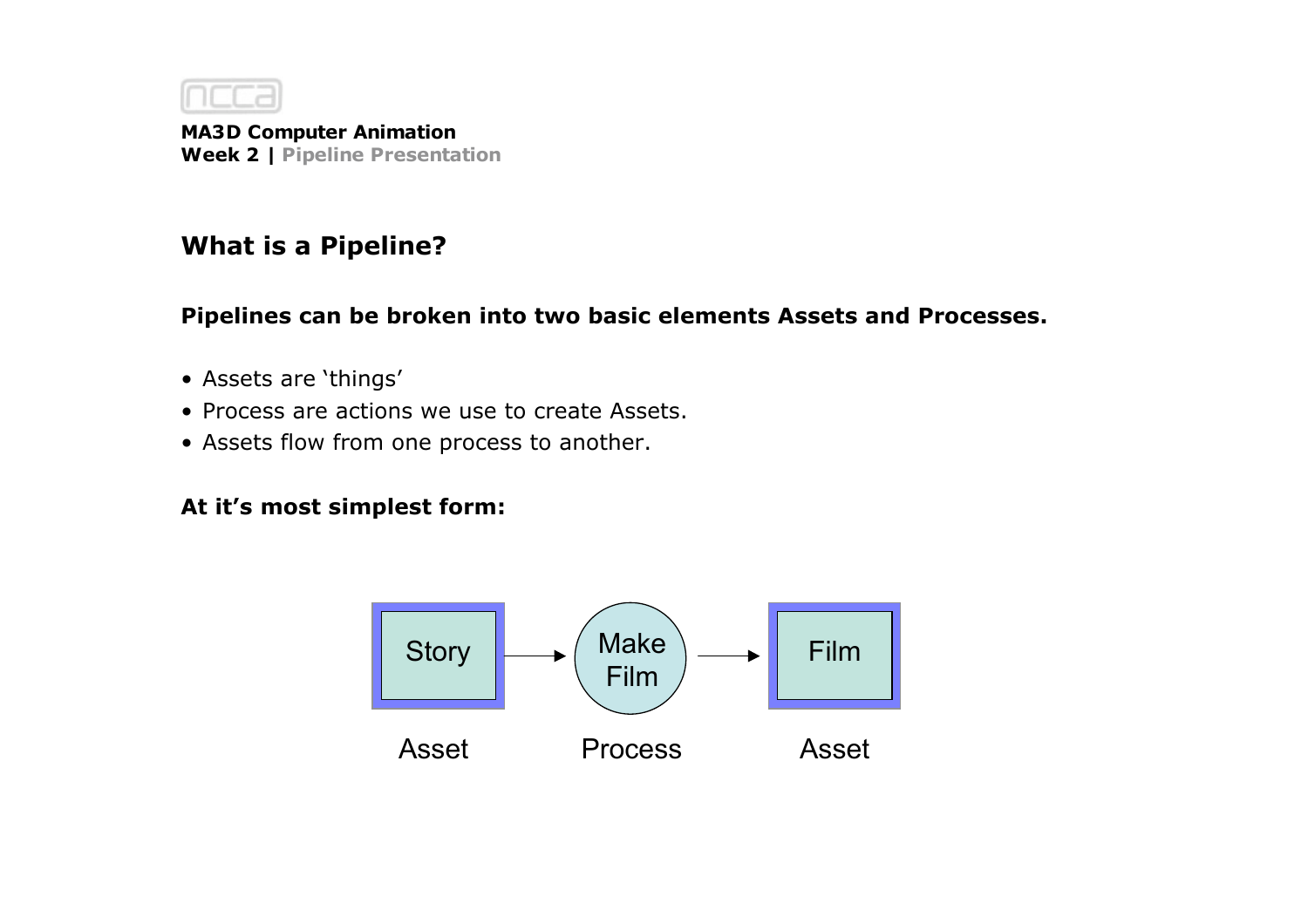

The Pipeline will change through out the entire life of a project

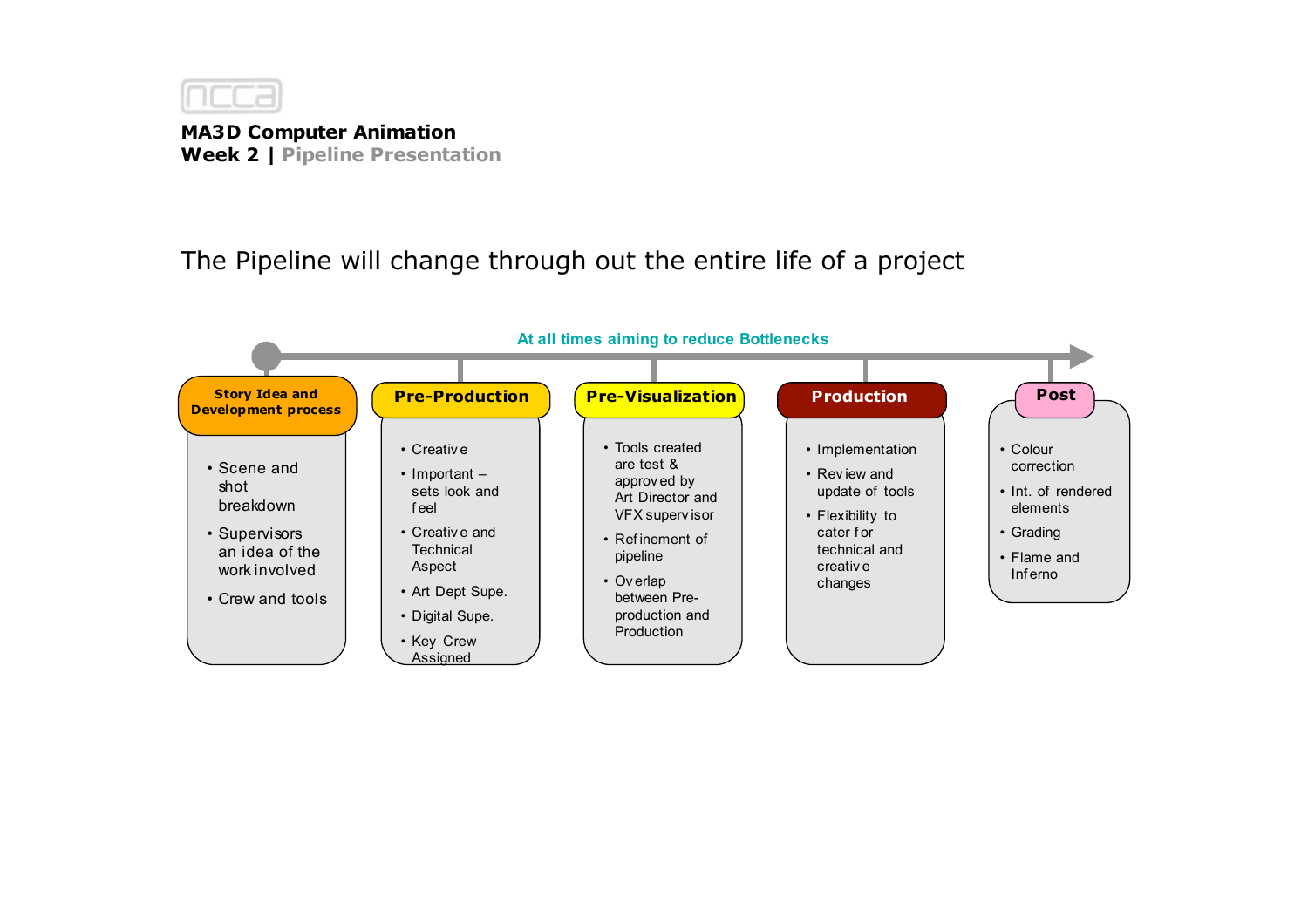

# Breakdown of the Pipeline

**To manage a pipelines complexity we simplify the assets and processes within the pipeline:**

- Breakdown in Space
	- Characters
	- Props
	- Environments
	- Effects
	- Lights
	- Cameras

**What are Project, Scene and Shot based asset?**

- Breakdown in Time
	- Spools
	- Scenes
	- Shots
	- Frames
	- Layers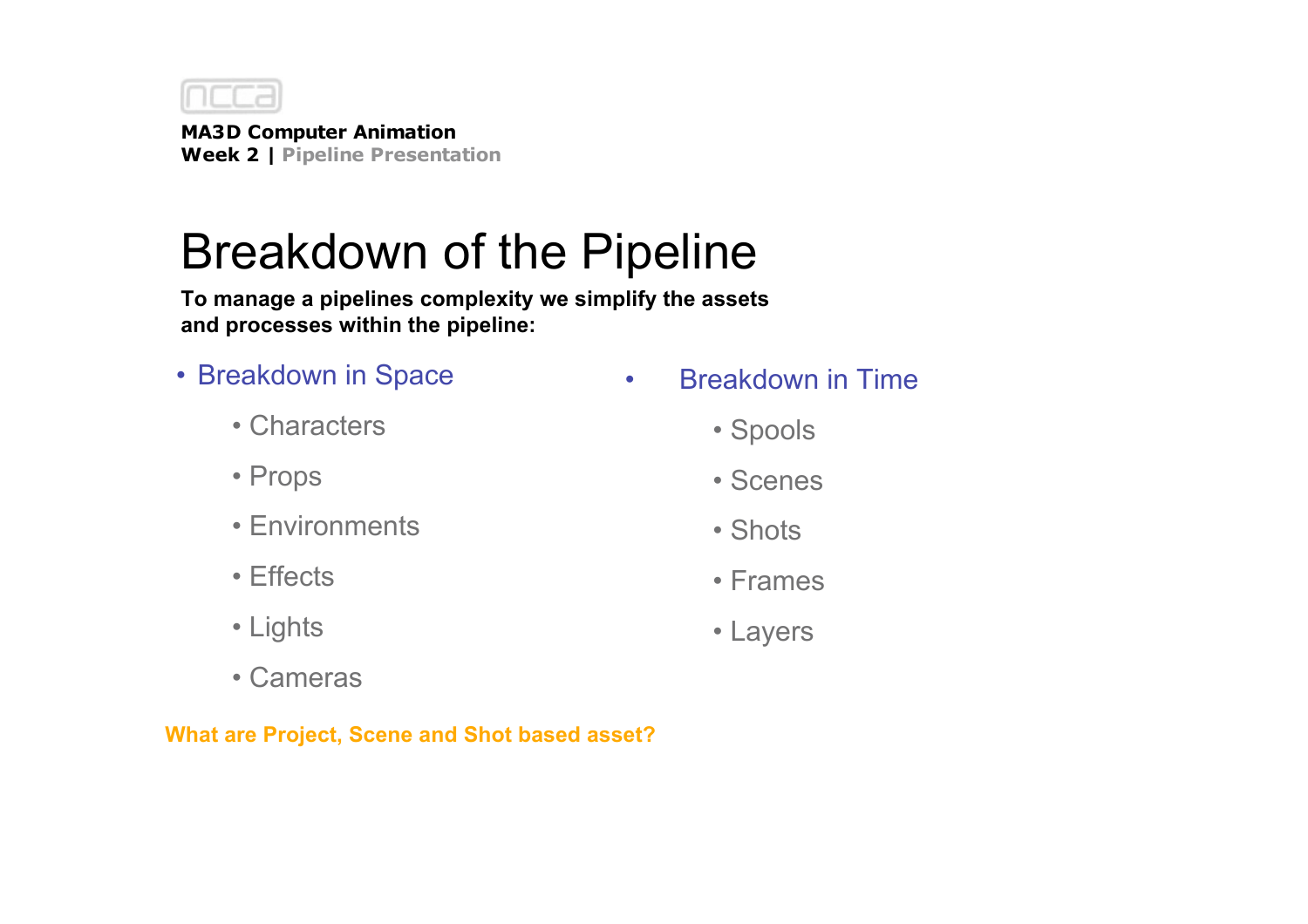

#### Generic departments within a Film Production